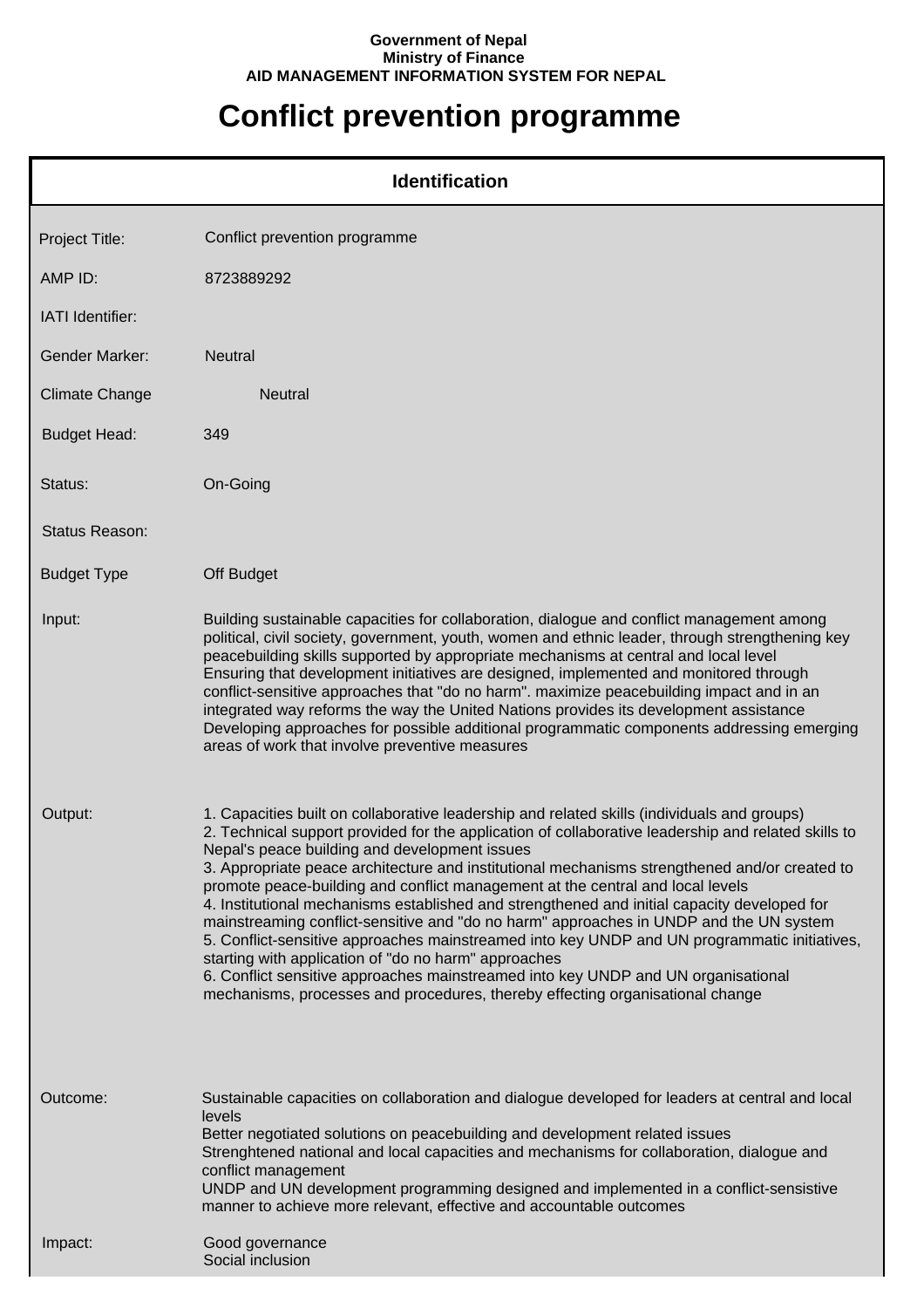|                                       | Building of national capacities for dialogue<br>Programme, policies and processes within the UN system are conflict sensitive |
|---------------------------------------|-------------------------------------------------------------------------------------------------------------------------------|
| Treasury Type:                        |                                                                                                                               |
| Humanitarian Ald:                     | No                                                                                                                            |
|                                       |                                                                                                                               |
|                                       | <b>Planning</b>                                                                                                               |
| Date of Agreement                     | 2010-10-01                                                                                                                    |
| Date of effectiveness 2010-10-01      |                                                                                                                               |
| Proposed Start Date 2010-10-01        |                                                                                                                               |
| <b>Actual Start Date</b>              | 2010-10-01                                                                                                                    |
| Planned Completion 2012-09-30<br>Date |                                                                                                                               |

| Location           |            |
|--------------------|------------|
| Location           | Percentage |
| Dhanusa (Janakpur) | 33.0%      |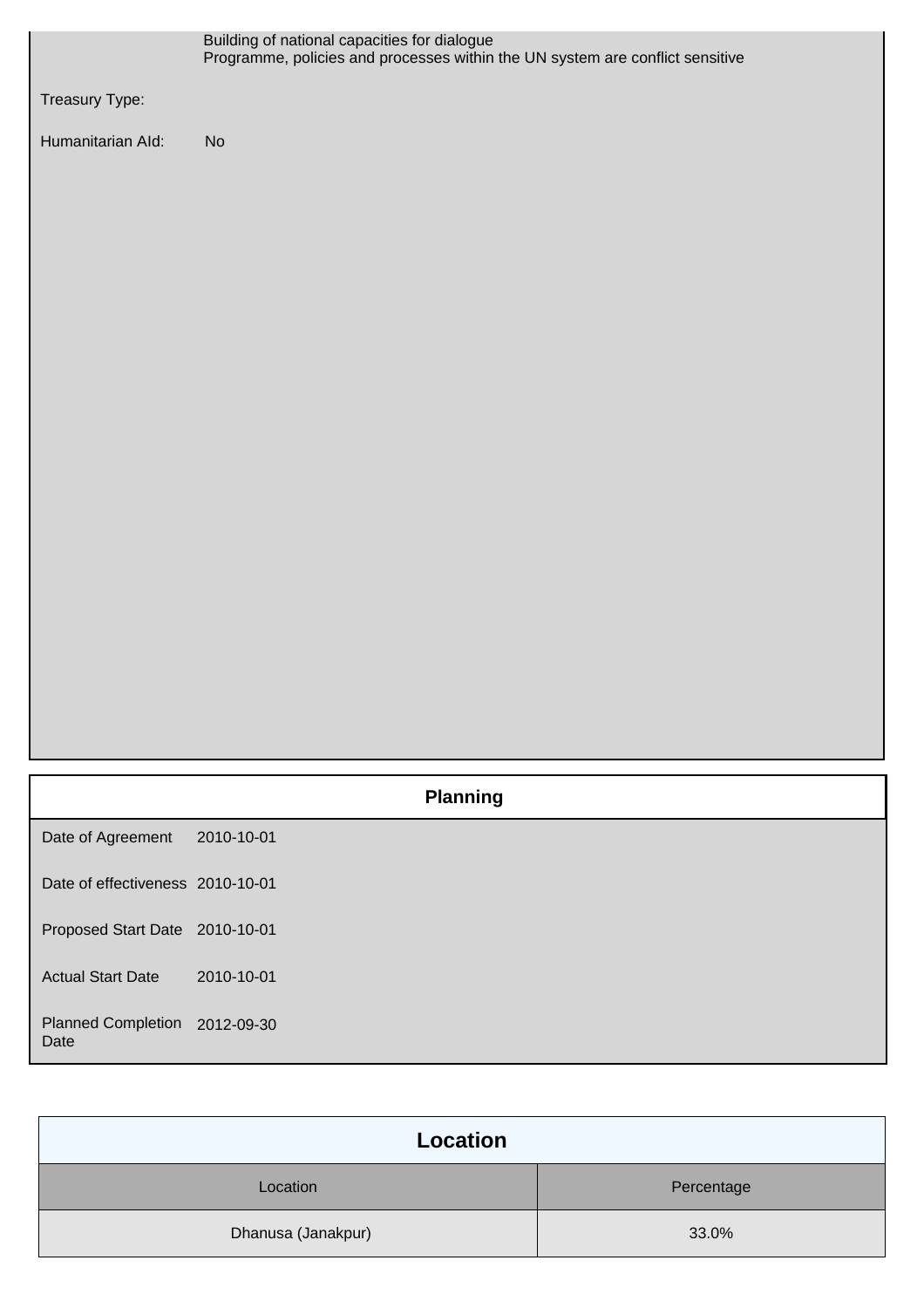| Location            | Percentage |
|---------------------|------------|
| Banke (Nepalgunj)   | 34.0%      |
| Kailali (Dhangadhi) | 33.0%      |

| <b>National Plan</b>                                                                                                                 |            |
|--------------------------------------------------------------------------------------------------------------------------------------|------------|
| Program                                                                                                                              | Percentage |
| [Peace, Re-construction & Rehabilitation ] [Peace, rehabilitation and Inclusive<br>Development ] [ National Development Plan (NDP) ] | 100.0%     |

| <b>Sector</b>                                          |            |
|--------------------------------------------------------|------------|
| Sector                                                 | Percentage |
| Nepal Sector Classification PEACE AND RECONSTRUCTION 0 | 100.0%     |

| <b>Implementing/Executing Agency</b>           |        |  |  |  |
|------------------------------------------------|--------|--|--|--|
| <b>Implementing Agency</b>                     |        |  |  |  |
| 100.0%<br>United Nations Development Programme |        |  |  |  |
| <b>Executing Agency</b>                        |        |  |  |  |
| United Nations Development Programme           | 100.0% |  |  |  |
| <b>Responsible Organization</b>                |        |  |  |  |
| Ministry of Peace & Reconstruction             | 100.0% |  |  |  |
| Donor                                          |        |  |  |  |
| Department for International Development       | 0.0%   |  |  |  |
| United Nations Development Programme           | 0.0%   |  |  |  |
| <b>United Nations Peace Fund</b><br>0.0%       |        |  |  |  |

| <b>Funding</b>             |      |
|----------------------------|------|
| <b>UNDISBURSED BALANCE</b> | null |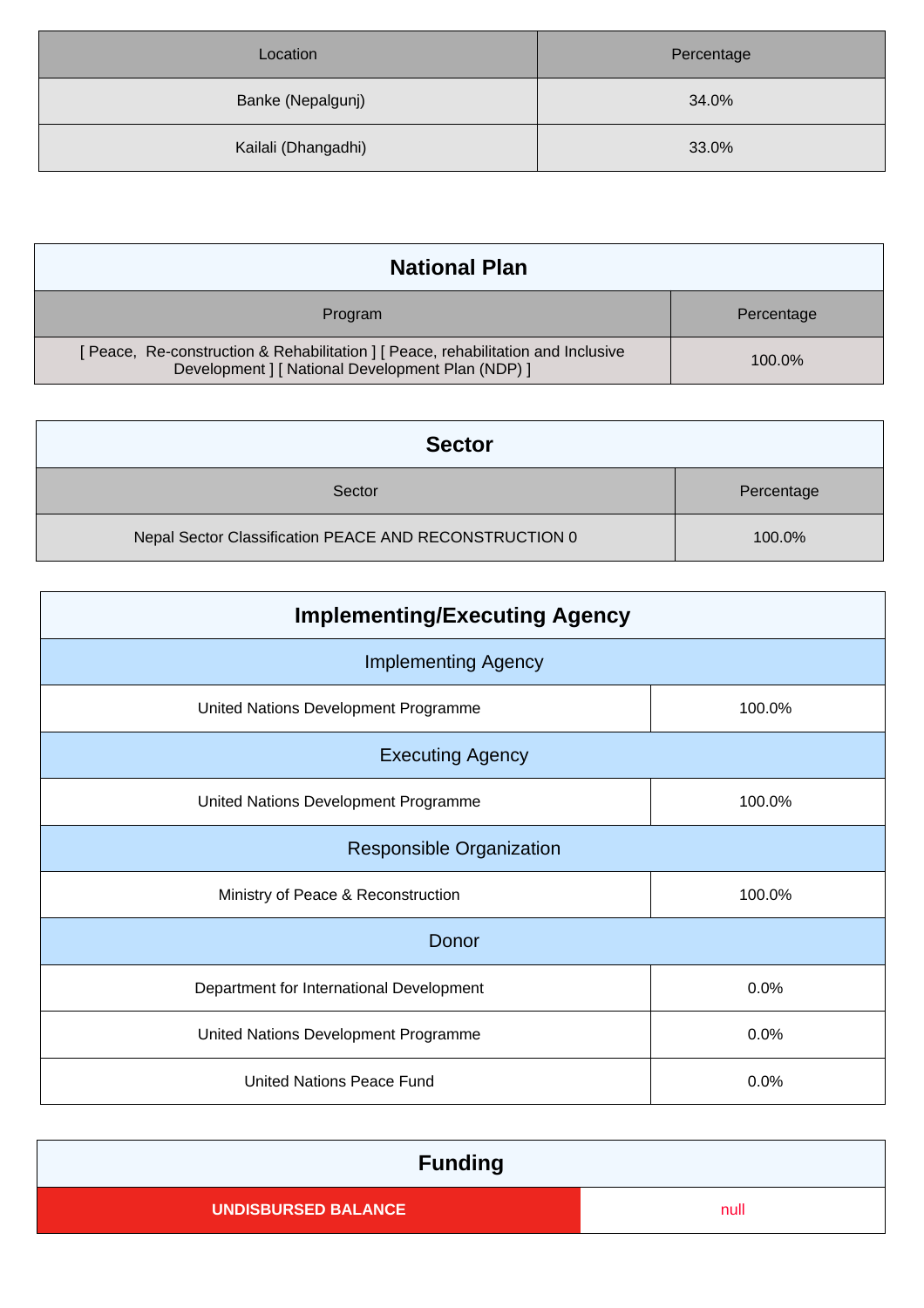| Transaction<br>Date                             | Type of<br>Assistance                            | Mode of<br>Payment         | Post Earthquake<br>Assistance               | Commitment   | <b>Disbursement</b> |
|-------------------------------------------------|--------------------------------------------------|----------------------------|---------------------------------------------|--------------|---------------------|
| <b>Department for International Development</b> |                                                  |                            |                                             |              |                     |
|                                                 |                                                  |                            | <b>Actual</b>                               |              |                     |
| 12/11/2013                                      | Technical<br>Assistance<br>(Standalone)          | <b>Direct Payment</b>      | No                                          | 50,427       | Ю                   |
| 1/9/2014                                        | Technical<br>Assistance<br>(Standalone)          | <b>Direct Payment</b>      | No                                          | Ю            | 50,477              |
|                                                 |                                                  | <b>Total</b>               |                                             | 50,427       | 50,477              |
|                                                 | Total (Department for International Development) |                            |                                             | 50,427       | 50,477              |
|                                                 |                                                  |                            | <b>United Nations Development Programme</b> |              |                     |
|                                                 |                                                  |                            | <b>Actual</b>                               |              |                     |
| 6/30/2011                                       | <b>Technical</b><br>Assistance<br>(Standalone)   | <b>Direct Payment</b>      | No                                          | O            | 1,022,633           |
| 9/30/2011                                       | <b>Technical</b><br>Assistance<br>(Standalone)   | <b>Direct Payment</b>      | No                                          | 0            | 198,012             |
| 12/20/2011                                      | <b>Technical</b><br>Assistance<br>(Standalone)   | <b>Direct Payment</b>      | No                                          | 196,364      | Ю                   |
| 12/31/2011                                      | <b>Technical</b><br>Assistance<br>(Standalone)   | <b>Direct Payment</b>      | No                                          | Ю            | 222,174             |
| 2/28/2012                                       | Technical<br>Assistance<br>(Standalone)          | <b>Direct Payment</b>      | No                                          | 62,136       | 0                   |
| 3/31/2012                                       | <b>Technical</b><br>Assistance<br>(Standalone)   | Direct Payment             | N <sub>o</sub>                              | Ю            | 223,160             |
| 6/28/2012                                       | <b>Technical</b><br>Assistance<br>(Standalone)   | <b>Direct Payment</b>      | N <sub>o</sub>                              | 72,899       | 0                   |
| 6/30/2012                                       | Technical<br>Assistance<br>(Standalone)          | <b>Direct Payment</b>      | N <sub>o</sub>                              | Ю            | 1,032,391           |
| 9/30/2012                                       | <b>Technical</b><br>Assistance<br>(Standalone)   | <b>Direct Payment</b>      | No                                          | Ю            | 342,442             |
| 1/30/2013                                       | <b>Technical</b><br>Assistance<br>(Standalone)   | Direct Payment             | No                                          | 300,000      | Ю                   |
| 4/23/2013                                       | Technical<br>Assistance<br>(Standalone)          | <b>Direct Payment</b>      | No                                          | 986,203      | Ю                   |
| 4/24/2013                                       | <b>Technical</b><br>Assistance<br>(Standalone)   | Direct Payment             | N <sub>o</sub>                              | Ю            | 868,101             |
| 4/11/2014                                       | <b>Technical</b><br>Assistance<br>(Standalone)   | Direct Payment             | N <sub>o</sub>                              | 1,100,554    | 994,285             |
| 9/12/2014                                       | Technical<br>Assistance<br>(Standalone)          | Direct Payment             | N <sub>o</sub>                              | 158,031      | 286,915             |
|                                                 |                                                  | <b>UNDISBURSED BALANCE</b> |                                             | $-2,313,976$ |                     |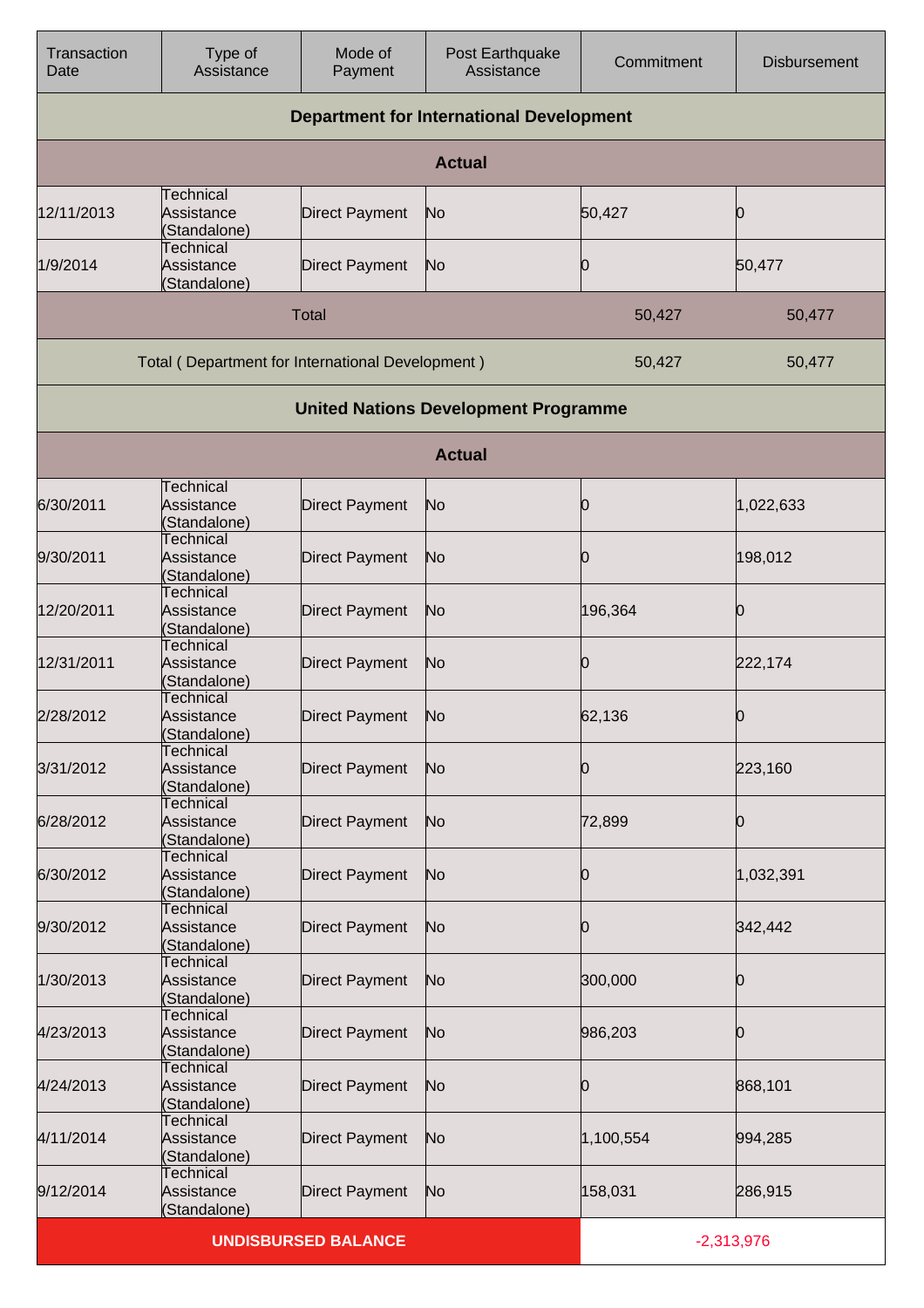| Transaction<br>Date | Type of<br>Assistance                          | Mode of<br>Payment         | Post Earthquake<br>Assistance    | Commitment | <b>Disbursement</b> |
|---------------------|------------------------------------------------|----------------------------|----------------------------------|------------|---------------------|
| 12/31/2014          | <b>Technical</b><br>Assistance<br>(Standalone) | <b>Direct Payment</b>      | No                               | O          | 327,371             |
| 3/31/2015           | Technical<br>Assistance<br>(Standalone)        | <b>Direct Payment</b>      | No                               | Ю          | 300,000             |
| 3/9/2016            | <b>Technical</b><br>Assistance<br>(Standalone) | <b>Direct Payment</b>      | No                               | 1,961,460  | 703,316             |
| 1/1/2017            | Technical<br>Assistance<br>Standalone)         | <b>Direct Payment</b>      | No                               | 400,000    | 400,000             |
| 7/2/2017            | Technical<br>Assistance<br>(Standalone)        | <b>Direct Payment</b>      | No                               | 0          | 159,735             |
| 8/15/2017           | <b>Technical</b><br>Assistance<br>(Standalone) | <b>Direct Payment</b>      | No                               | 150,000    | 0                   |
| 12/31/2017          | Technical<br>Assistance<br>(Standalone)        | <b>Direct Payment</b>      | No                               | 93,892     | 0                   |
| 1/1/2018            | Technical<br>Assistance<br>(Standalone)        | <b>Direct Payment</b>      | No                               | Ю          | 321,209             |
| 1/31/2018           | <b>Technical</b><br>Assistance<br>(Standalone) | <b>Direct Payment</b>      | No                               | 300,000    | 0                   |
| 1/1/2019            | Technical<br>Assistance<br>(Standalone)        | <b>Direct Payment</b>      | No                               | 0          | 300,000             |
| 6/30/2020           | <b>Technical</b><br>Assistance<br>(Standalone) | <b>Direct Payment</b>      | No                               | 0          | 207,311             |
| 6/30/2021           | Technical<br>Assistance<br>(Standalone)        | <b>Direct Payment</b>      | No                               | Ю          | 45,561              |
| 10/1/2010           | <b>Technical</b><br>Assistance<br>Standalone)  | <b>Direct Payment</b>      | No                               | 1,937,074  | 0                   |
| 3/31/2011           | <b>Technical</b><br>Assistance<br>(Standalone) | <b>Direct Payment</b>      | No                               | Ю          | 253,921             |
|                     |                                                | <b>Total</b>               |                                  | 7,718,613  | 8,208,537           |
|                     | Total (United Nations Development Programme)   |                            |                                  | 7,718,613  | 8,208,537           |
|                     |                                                |                            | <b>United Nations Peace Fund</b> |            |                     |
|                     |                                                |                            | <b>Actual</b>                    |            |                     |
| 11/11/2011          | <b>Technical</b><br>Assistance<br>(Standalone) | Cash                       | No                               | 150,000    | 150,000             |
| 5/10/2012           | Technical<br>Assistance<br>Standalone)         | Cash                       | No                               | Ю          | 299,600             |
| 6/28/2012           | <b>Technical</b><br>Assistance<br>(Standalone) | Cash                       | No                               | 149,800    | 0                   |
|                     |                                                | <b>UNDISBURSED BALANCE</b> |                                  |            | $-639,774$          |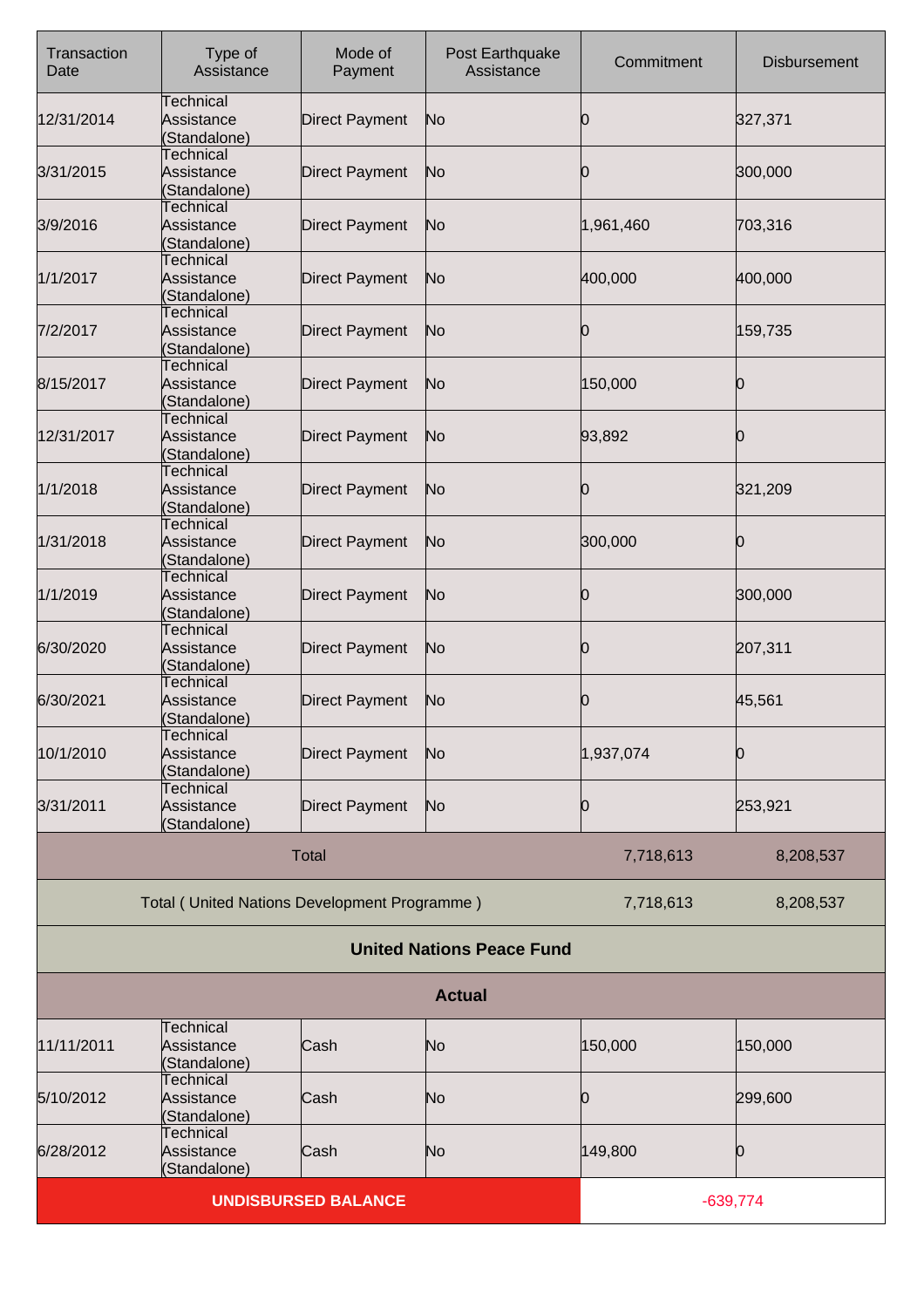| Transaction<br>Date                      | Type of<br>Assistance                   | Mode of<br>Payment | Post Earthquake<br>Assistance | Commitment | <b>Disbursement</b> |
|------------------------------------------|-----------------------------------------|--------------------|-------------------------------|------------|---------------------|
| 4/24/2013                                | Technical<br>Assistance<br>(Standalone) | Cash               | No.                           |            | 1,639,430           |
| 11/15/2013                               | Technical<br>Assistance<br>(Standalone) | Cash               | No                            | 1,639,430  |                     |
| 1/1/2015                                 | Technical<br>Assistance<br>(Standalone) | Cash               | No                            |            | 100,609             |
| 3/8/2016                                 | Technical<br>Assistance<br>(Standalone) | Cash               | No                            | 250,409    |                     |
|                                          |                                         | <b>Total</b>       |                               | 2,189,639  | 2,189,639           |
| <b>Total (United Nations Peace Fund)</b> |                                         |                    |                               | 2,189,639  | 2,189,639           |
| <b>UNDISBURSED BALANCE</b>               |                                         |                    | -489,974                      |            |                     |

| <b>Progress Achieved</b>       |
|--------------------------------|
| Progress Achieved:             |
| Key Problems:                  |
| Steps Taken to Solve Problems: |

| <b>Funding Information</b> |  |  |
|----------------------------|--|--|
| 9,958,679                  |  |  |
| $\mathbf 0$                |  |  |
| 10,448,653                 |  |  |
| $\mathbf{0}$               |  |  |
|                            |  |  |